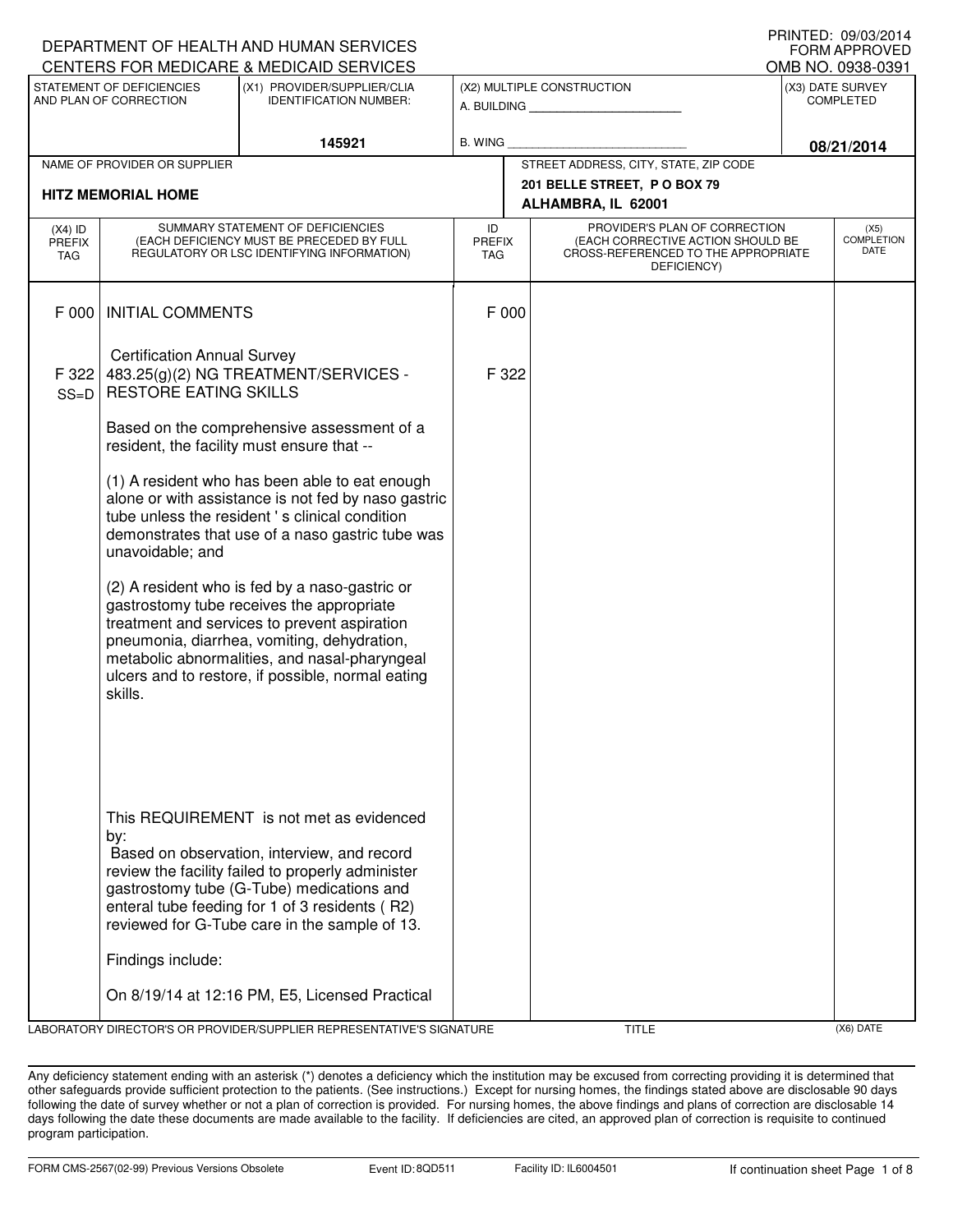|                                                                                                                               |                                                                                                                                                                                                                | DEPARTMENT OF HEALTH AND HUMAN SERVICES<br>CENTERS FOR MEDICARE & MEDICAID SERVICES                                                                                                                                                                                                                                                                                                                                                                                                                                                                                                                                                                                                                                                                                                                                                                                                                                                                                                                                                                                                                                                                                                                                                                                                                                                                                                                                                                                                                |                                                              |                                                                                                                          | FORM APPROVED<br>OMB NO. 0938-0391 |                                   |
|-------------------------------------------------------------------------------------------------------------------------------|----------------------------------------------------------------------------------------------------------------------------------------------------------------------------------------------------------------|----------------------------------------------------------------------------------------------------------------------------------------------------------------------------------------------------------------------------------------------------------------------------------------------------------------------------------------------------------------------------------------------------------------------------------------------------------------------------------------------------------------------------------------------------------------------------------------------------------------------------------------------------------------------------------------------------------------------------------------------------------------------------------------------------------------------------------------------------------------------------------------------------------------------------------------------------------------------------------------------------------------------------------------------------------------------------------------------------------------------------------------------------------------------------------------------------------------------------------------------------------------------------------------------------------------------------------------------------------------------------------------------------------------------------------------------------------------------------------------------------|--------------------------------------------------------------|--------------------------------------------------------------------------------------------------------------------------|------------------------------------|-----------------------------------|
| STATEMENT OF DEFICIENCIES<br>(X1) PROVIDER/SUPPLIER/CLIA<br>AND PLAN OF CORRECTION<br><b>IDENTIFICATION NUMBER:</b><br>145921 |                                                                                                                                                                                                                |                                                                                                                                                                                                                                                                                                                                                                                                                                                                                                                                                                                                                                                                                                                                                                                                                                                                                                                                                                                                                                                                                                                                                                                                                                                                                                                                                                                                                                                                                                    | (X2) MULTIPLE CONSTRUCTION<br>A. BUILDING <b>A.</b> BUILDING | (X3) DATE SURVEY<br><b>COMPLETED</b>                                                                                     |                                    |                                   |
|                                                                                                                               |                                                                                                                                                                                                                | <b>B. WING</b>                                                                                                                                                                                                                                                                                                                                                                                                                                                                                                                                                                                                                                                                                                                                                                                                                                                                                                                                                                                                                                                                                                                                                                                                                                                                                                                                                                                                                                                                                     |                                                              | 08/21/2014                                                                                                               |                                    |                                   |
|                                                                                                                               | NAME OF PROVIDER OR SUPPLIER                                                                                                                                                                                   |                                                                                                                                                                                                                                                                                                                                                                                                                                                                                                                                                                                                                                                                                                                                                                                                                                                                                                                                                                                                                                                                                                                                                                                                                                                                                                                                                                                                                                                                                                    |                                                              | STREET ADDRESS, CITY, STATE, ZIP CODE                                                                                    |                                    |                                   |
| <b>HITZ MEMORIAL HOME</b>                                                                                                     |                                                                                                                                                                                                                |                                                                                                                                                                                                                                                                                                                                                                                                                                                                                                                                                                                                                                                                                                                                                                                                                                                                                                                                                                                                                                                                                                                                                                                                                                                                                                                                                                                                                                                                                                    |                                                              | 201 BELLE STREET, P O BOX 79<br>ALHAMBRA, IL 62001                                                                       |                                    |                                   |
| $(X4)$ ID<br><b>PREFIX</b><br>TAG                                                                                             |                                                                                                                                                                                                                | SUMMARY STATEMENT OF DEFICIENCIES<br>(EACH DEFICIENCY MUST BE PRECEDED BY FULL<br>REGULATORY OR LSC IDENTIFYING INFORMATION)                                                                                                                                                                                                                                                                                                                                                                                                                                                                                                                                                                                                                                                                                                                                                                                                                                                                                                                                                                                                                                                                                                                                                                                                                                                                                                                                                                       | ID<br><b>PREFIX</b><br><b>TAG</b>                            | PROVIDER'S PLAN OF CORRECTION<br>(EACH CORRECTIVE ACTION SHOULD BE<br>CROSS-REFERENCED TO THE APPROPRIATE<br>DEFICIENCY) |                                    | (X5)<br><b>COMPLETION</b><br>DATE |
| F 322                                                                                                                         | Continued From page 1<br>prior to medication administration. E5<br>enteral feeding.<br>the medications."<br>water flush, a total of 270 cc's."<br>meds per tube." "Jevity 1.5 cal 0.06<br>after each feeding." | Nurse (LPN) checked G-tube placement on R2<br>administered 3 medications. The first medication<br>was in a liquid form followed by a 30ml water<br>flush; the second and third medications were<br>each crushed and each was placed into individual<br>cups of 30ml water and administered. After all<br>medications were administered via the G-tube, a<br>150ml water flush was administered. E5 did not<br>administer a 30ml water flush prior to medication<br>administration. E5 did not administer a 30ml<br>water flush after medication administration, E5<br>administered 150ml water flush instead.<br>On 8/19/14 at 12:30 PM, E5 checked the G-tube<br>placement on R2 prior to administering an enteral<br>tube feeding. E5 administered 120ml of enteral<br>tube feeding. After all feeding was administered<br>a 150ml water flush was administered. E5<br>administered 120 ml enteral feeding not a 60 ml<br>On 8/19/14 at 12:20 PM, E5 stated "I put the<br>crushed meds in 30 cc's [cubic centimeters]<br>water each and flushed with 30 cc's water after<br>the liquid medication. I flushed with 150cc's after<br>Interview on 8/19/14 at 12:40 PM when E5 was<br>asked how much R2 received with the feeding E5<br>stated "I gave a 120 cc's Jevity and 150 cc's<br>R2's Physician's Order Sheet, dated 07/31/2014,<br>documents "30 ML water flush before and after<br>gram-1.5kcal/ml oral liquid. Instill 60 ml by g-tube<br>route 6 times per day followed by 150 ml water | F 322                                                        |                                                                                                                          |                                    |                                   |

FORM CMS-2567(02-99) Previous Versions Obsolete **800 Event ID: 8QD511** Facility ID: IL6004501 If continuation sheet Page 2 of 8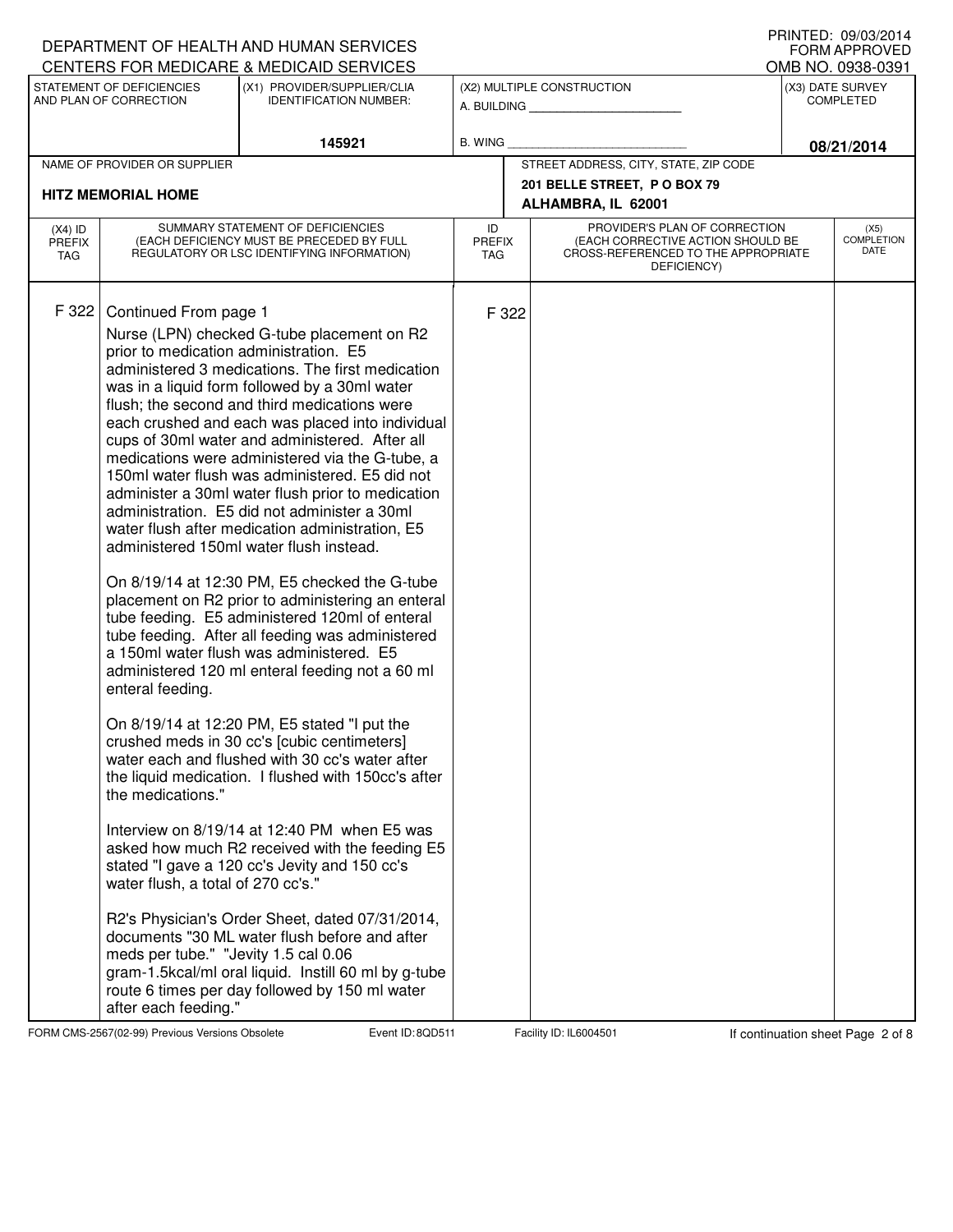|                                                                                                                                                                 |                                                                                                                                             | DEPARTMENT OF HEALTH AND HUMAN SERVICES                                                                                                                                                                                                                                                                                                                                                                                                                                                                                                                       |                                                              |                                                                                                                          |            | IIIIIIILU. V <i>JI</i> VU <i>L</i> VIT<br>FORM APPROVED<br>OMB NO. 0938-0391 |  |
|-----------------------------------------------------------------------------------------------------------------------------------------------------------------|---------------------------------------------------------------------------------------------------------------------------------------------|---------------------------------------------------------------------------------------------------------------------------------------------------------------------------------------------------------------------------------------------------------------------------------------------------------------------------------------------------------------------------------------------------------------------------------------------------------------------------------------------------------------------------------------------------------------|--------------------------------------------------------------|--------------------------------------------------------------------------------------------------------------------------|------------|------------------------------------------------------------------------------|--|
| CENTERS FOR MEDICARE & MEDICAID SERVICES<br>STATEMENT OF DEFICIENCIES<br>(X1) PROVIDER/SUPPLIER/CLIA<br>AND PLAN OF CORRECTION<br><b>IDENTIFICATION NUMBER:</b> |                                                                                                                                             |                                                                                                                                                                                                                                                                                                                                                                                                                                                                                                                                                               | (X2) MULTIPLE CONSTRUCTION<br>A. BUILDING <b>A.</b> BUILDING | (X3) DATE SURVEY<br><b>COMPLETED</b>                                                                                     |            |                                                                              |  |
|                                                                                                                                                                 | 145921                                                                                                                                      |                                                                                                                                                                                                                                                                                                                                                                                                                                                                                                                                                               | B. WING                                                      |                                                                                                                          | 08/21/2014 |                                                                              |  |
|                                                                                                                                                                 | NAME OF PROVIDER OR SUPPLIER                                                                                                                |                                                                                                                                                                                                                                                                                                                                                                                                                                                                                                                                                               |                                                              | STREET ADDRESS, CITY, STATE, ZIP CODE                                                                                    |            |                                                                              |  |
| <b>HITZ MEMORIAL HOME</b>                                                                                                                                       |                                                                                                                                             |                                                                                                                                                                                                                                                                                                                                                                                                                                                                                                                                                               |                                                              | 201 BELLE STREET, P O BOX 79<br>ALHAMBRA, IL 62001                                                                       |            |                                                                              |  |
| $(X4)$ ID<br><b>PREFIX</b><br>TAG                                                                                                                               |                                                                                                                                             | SUMMARY STATEMENT OF DEFICIENCIES<br>(EACH DEFICIENCY MUST BE PRECEDED BY FULL<br>REGULATORY OR LSC IDENTIFYING INFORMATION)                                                                                                                                                                                                                                                                                                                                                                                                                                  | ID<br><b>PREFIX</b><br><b>TAG</b>                            | PROVIDER'S PLAN OF CORRECTION<br>(EACH CORRECTIVE ACTION SHOULD BE<br>CROSS-REFERENCED TO THE APPROPRIATE<br>DEFICIENCY) |            | (X5)<br><b>COMPLETION</b><br>DATE                                            |  |
| F425<br>$SS=D$                                                                                                                                                  | <b>ACCURATE PROCEDURES, RPH</b><br>supervision of a licensed nurse.<br>acquiring, receiving, dispensing, and<br>the needs of each resident. | 483.60(a),(b) PHARMACEUTICAL SVC -<br>The facility must provide routine and emergency<br>drugs and biologicals to its residents, or obtain<br>them under an agreement described in<br>§483.75(h) of this part. The facility may permit<br>unlicensed personnel to administer drugs if State<br>law permits, but only under the general<br>A facility must provide pharmaceutical services<br>(including procedures that assure the accurate<br>administering of all drugs and biologicals) to meet<br>The facility must employ or obtain the services of      | F 425                                                        |                                                                                                                          |            |                                                                              |  |
|                                                                                                                                                                 | services in the facility.<br>by:<br>of 13.<br>Findings include:<br>Noon and Evening medication pass.                                        | a licensed pharmacist who provides consultation<br>on all aspects of the provision of pharmacy<br>This REQUIREMENT is not met as evidenced<br>Based on record review, observation and<br>interview the facility failed to administer insulin<br>medication as ordered for 1 of 3 residents (R14)<br>reviewed for insulin administration in the sample<br>R14's Physician's Order Sheet dated 7/31/14<br>documents "Humalog 100 units/ml Sub-Q, inject<br>9 units sub-Q before meals. R14 has an order to<br>receive this insulin order three times a day: AM, |                                                              |                                                                                                                          |            |                                                                              |  |

FORM CMS-2567(02-99) Previous Versions Obsolete **800 Event ID: 8QD511** Facility ID: IL6004501 If continuation sheet Page 3 of 8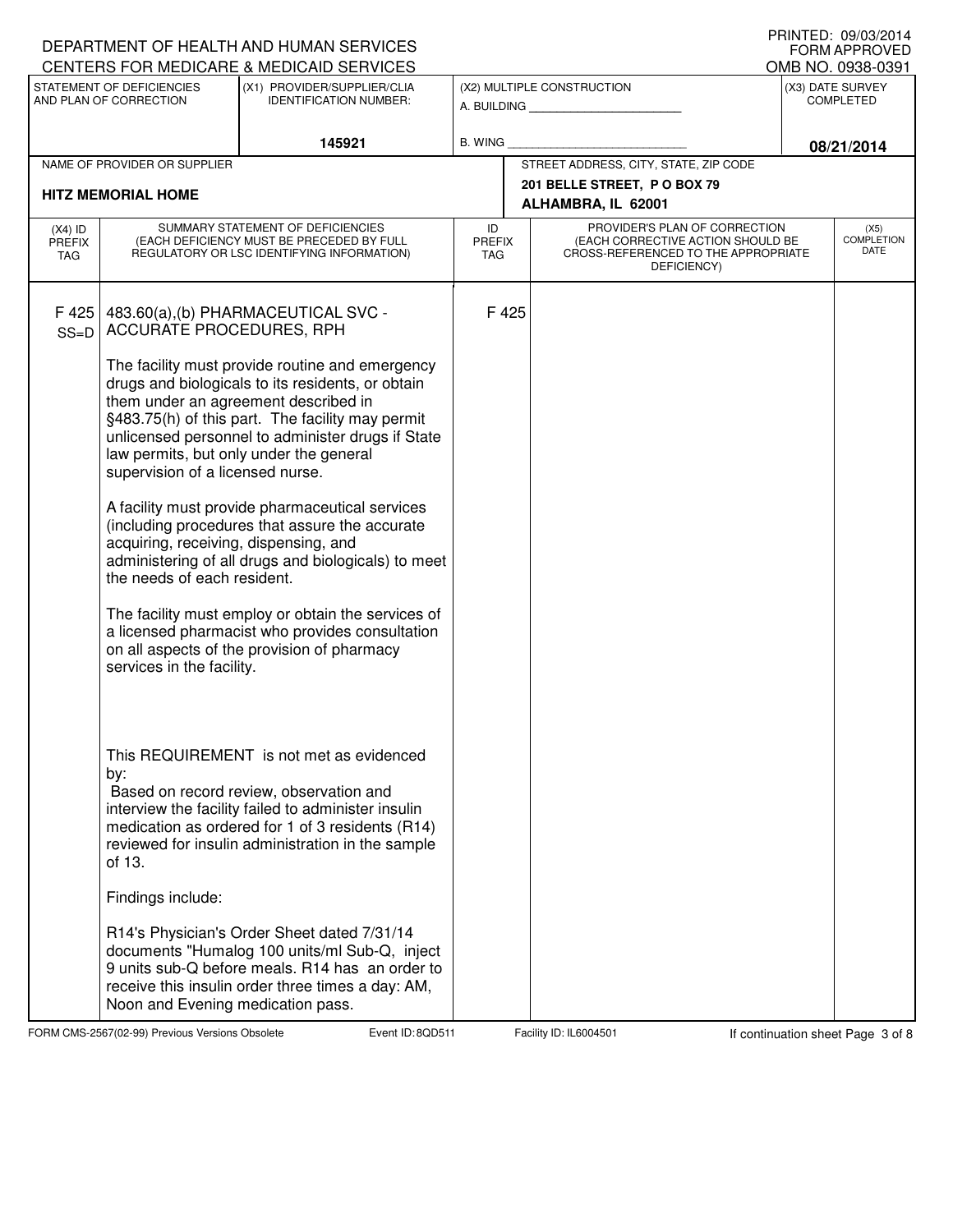|                                                                                                                                                                 |                                                     | DEPARTMENT OF HEALTH AND HUMAN SERVICES                                                                                                                                                                                                                                                                                                                               |                                                              |                                                                                                                          | FORM APPROVED<br>OMB NO. 0938-0391 |
|-----------------------------------------------------------------------------------------------------------------------------------------------------------------|-----------------------------------------------------|-----------------------------------------------------------------------------------------------------------------------------------------------------------------------------------------------------------------------------------------------------------------------------------------------------------------------------------------------------------------------|--------------------------------------------------------------|--------------------------------------------------------------------------------------------------------------------------|------------------------------------|
| CENTERS FOR MEDICARE & MEDICAID SERVICES<br>STATEMENT OF DEFICIENCIES<br>(X1) PROVIDER/SUPPLIER/CLIA<br>AND PLAN OF CORRECTION<br><b>IDENTIFICATION NUMBER:</b> |                                                     |                                                                                                                                                                                                                                                                                                                                                                       | (X2) MULTIPLE CONSTRUCTION<br>A. BUILDING <b>A.</b> BUILDING | (X3) DATE SURVEY<br><b>COMPLETED</b>                                                                                     |                                    |
| 145921                                                                                                                                                          |                                                     |                                                                                                                                                                                                                                                                                                                                                                       | B. WING                                                      |                                                                                                                          | 08/21/2014                         |
|                                                                                                                                                                 | NAME OF PROVIDER OR SUPPLIER                        |                                                                                                                                                                                                                                                                                                                                                                       |                                                              | STREET ADDRESS, CITY, STATE, ZIP CODE                                                                                    |                                    |
|                                                                                                                                                                 | <b>HITZ MEMORIAL HOME</b>                           |                                                                                                                                                                                                                                                                                                                                                                       |                                                              | 201 BELLE STREET, P O BOX 79<br>ALHAMBRA, IL 62001                                                                       |                                    |
| $(X4)$ ID<br><b>PREFIX</b><br>TAG                                                                                                                               |                                                     | SUMMARY STATEMENT OF DEFICIENCIES<br>(EACH DEFICIENCY MUST BE PRECEDED BY FULL<br>REGULATORY OR LSC IDENTIFYING INFORMATION)                                                                                                                                                                                                                                          | ID<br><b>PREFIX</b><br><b>TAG</b>                            | PROVIDER'S PLAN OF CORRECTION<br>(EACH CORRECTIVE ACTION SHOULD BE<br>CROSS-REFERENCED TO THE APPROPRIATE<br>DEFICIENCY) | (X5)<br><b>COMPLETION</b><br>DATE  |
| F 425                                                                                                                                                           | Continued From page 3                               |                                                                                                                                                                                                                                                                                                                                                                       | F 425                                                        |                                                                                                                          |                                    |
|                                                                                                                                                                 | (cubic centimeters) fluid intake.                   | R14's dining room Meal Consumption and Fluid<br>Intake record, on 8/19/14, documents that R14<br>ate 100 percent of her lunch and drank 500                                                                                                                                                                                                                           |                                                              |                                                                                                                          |                                    |
|                                                                                                                                                                 | subcutaneously.                                     | On 8/19/14 at 11:25 AM, R14 was transported to<br>the dining room for the noon meal. After she ate,<br>at 1:57 PM, E5 Licensed Practical Nurse, (LPN)<br>was observed to administer R14's insulin                                                                                                                                                                     |                                                              |                                                                                                                          |                                    |
|                                                                                                                                                                 | 2:00 PM to give R14 her insulin."                   | On 8/19/14 at 11:15 AM, E5 stated, "I have till                                                                                                                                                                                                                                                                                                                       |                                                              |                                                                                                                          |                                    |
|                                                                                                                                                                 | PM."                                                | On 8/21/14 at 12:30 PM, E10 (Dietary Manager)<br>stated "Lunch hours are from 11:00 AM to 1:00                                                                                                                                                                                                                                                                        |                                                              |                                                                                                                          |                                    |
| F 431<br>$SS = E$                                                                                                                                               | 483.60(b), (d), (e) DRUG RECORDS,                   | LABEL/STORE DRUGS & BIOLOGICALS                                                                                                                                                                                                                                                                                                                                       | F 431                                                        |                                                                                                                          |                                    |
|                                                                                                                                                                 | reconciled.                                         | The facility must employ or obtain the services of<br>a licensed pharmacist who establishes a system<br>of records of receipt and disposition of all<br>controlled drugs in sufficient detail to enable an<br>accurate reconciliation; and determines that drug<br>records are in order and that an account of all<br>controlled drugs is maintained and periodically |                                                              |                                                                                                                          |                                    |
|                                                                                                                                                                 | appropriate accessory and cautionary<br>applicable. | Drugs and biologicals used in the facility must be<br>labeled in accordance with currently accepted<br>professional principles, and include the<br>instructions, and the expiration date when                                                                                                                                                                         |                                                              |                                                                                                                          |                                    |
|                                                                                                                                                                 |                                                     | In accordance with State and Federal laws, the                                                                                                                                                                                                                                                                                                                        |                                                              |                                                                                                                          |                                    |

FORM CMS-2567(02-99) Previous Versions Obsolete **800 Event ID: 8QD511** Facility ID: IL6004501 If continuation sheet Page 4 of 8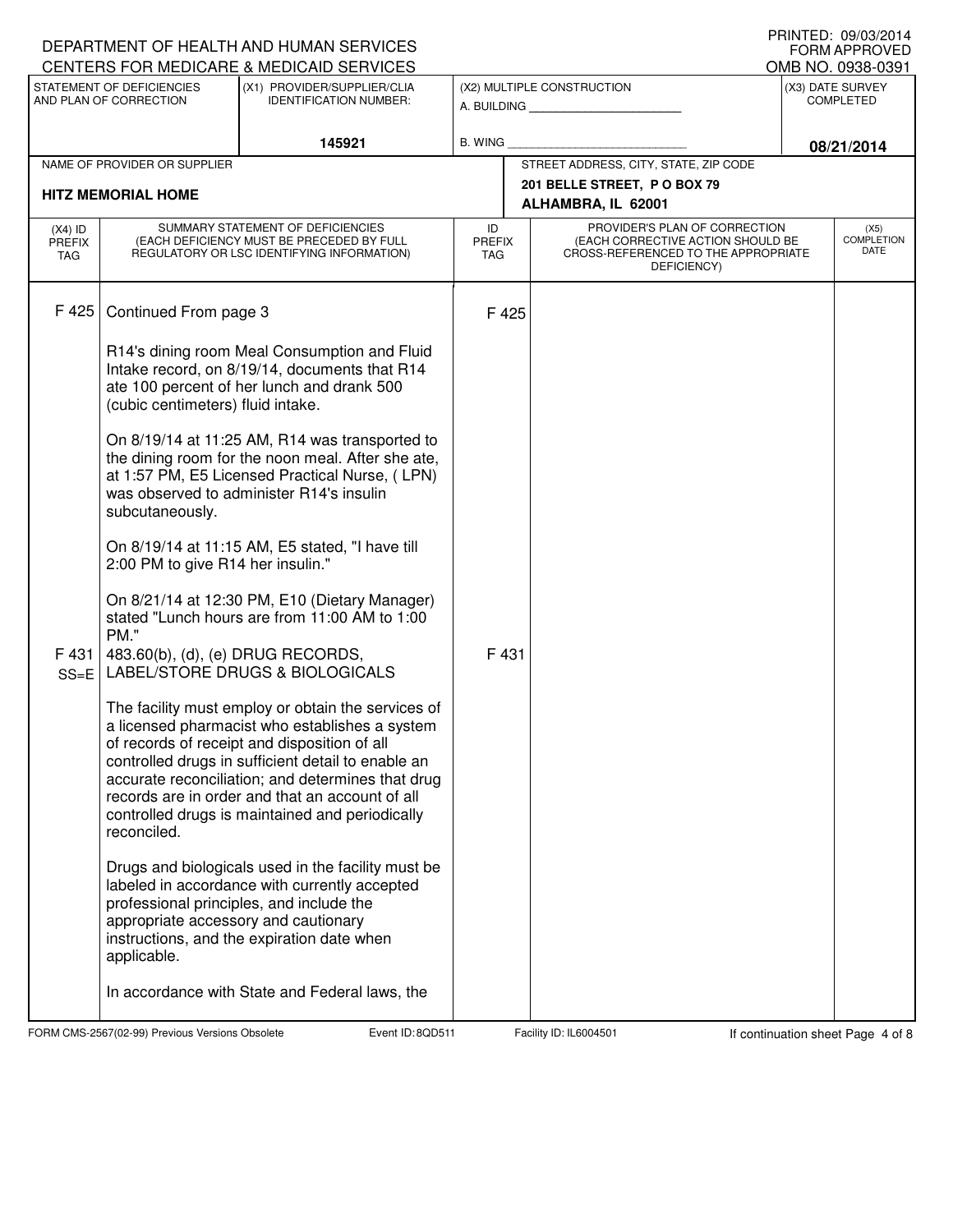|                                                                                                                                                                 |                                                   | DEPARTMENT OF HEALTH AND HUMAN SERVICES                                                                                                                                                                                                                                                                                                                  |                                   |                                           |                                                                                                                          |            | + ו <i>ו</i> ווער שם ו אוווו<br><b>FORM APPROVED</b><br>OMB NO. 0938-0391 |  |
|-----------------------------------------------------------------------------------------------------------------------------------------------------------------|---------------------------------------------------|----------------------------------------------------------------------------------------------------------------------------------------------------------------------------------------------------------------------------------------------------------------------------------------------------------------------------------------------------------|-----------------------------------|-------------------------------------------|--------------------------------------------------------------------------------------------------------------------------|------------|---------------------------------------------------------------------------|--|
| CENTERS FOR MEDICARE & MEDICAID SERVICES<br>STATEMENT OF DEFICIENCIES<br>(X1) PROVIDER/SUPPLIER/CLIA<br>AND PLAN OF CORRECTION<br><b>IDENTIFICATION NUMBER:</b> |                                                   |                                                                                                                                                                                                                                                                                                                                                          |                                   | (X2) MULTIPLE CONSTRUCTION<br>A. BUILDING | (X3) DATE SURVEY<br><b>COMPLETED</b>                                                                                     |            |                                                                           |  |
|                                                                                                                                                                 | 145921                                            |                                                                                                                                                                                                                                                                                                                                                          | <b>B. WING</b>                    |                                           |                                                                                                                          | 08/21/2014 |                                                                           |  |
|                                                                                                                                                                 | NAME OF PROVIDER OR SUPPLIER                      |                                                                                                                                                                                                                                                                                                                                                          |                                   |                                           | STREET ADDRESS, CITY, STATE, ZIP CODE                                                                                    |            |                                                                           |  |
| <b>HITZ MEMORIAL HOME</b>                                                                                                                                       |                                                   |                                                                                                                                                                                                                                                                                                                                                          |                                   |                                           | 201 BELLE STREET, P O BOX 79<br>ALHAMBRA, IL 62001                                                                       |            |                                                                           |  |
| $(X4)$ ID<br><b>PREFIX</b><br><b>TAG</b>                                                                                                                        |                                                   | SUMMARY STATEMENT OF DEFICIENCIES<br>(EACH DEFICIENCY MUST BE PRECEDED BY FULL<br>REGULATORY OR LSC IDENTIFYING INFORMATION)                                                                                                                                                                                                                             | ID<br><b>PREFIX</b><br><b>TAG</b> |                                           | PROVIDER'S PLAN OF CORRECTION<br>(EACH CORRECTIVE ACTION SHOULD BE<br>CROSS-REFERENCED TO THE APPROPRIATE<br>DEFICIENCY) |            | (X5)<br><b>COMPLETION</b><br>DATE                                         |  |
| F 431                                                                                                                                                           | Continued From page 4<br>have access to the keys. | facility must store all drugs and biologicals in<br>locked compartments under proper temperature<br>controls, and permit only authorized personnel to<br>The facility must provide separately locked,                                                                                                                                                    | F 431                             |                                           |                                                                                                                          |            |                                                                           |  |
|                                                                                                                                                                 | be readily detected.                              | permanently affixed compartments for storage of<br>controlled drugs listed in Schedule II of the<br>Comprehensive Drug Abuse Prevention and<br>Control Act of 1976 and other drugs subject to<br>abuse, except when the facility uses single unit<br>package drug distribution systems in which the<br>quantity stored is minimal and a missing dose can |                                   |                                           |                                                                                                                          |            |                                                                           |  |
|                                                                                                                                                                 | by:                                               | This REQUIREMENT is not met as evidenced<br>Based on observation, interview and record<br>review the facility failed to properly label<br>medications for 3 of 5 residents (R2, R7, R10)<br>reviewed for medication pass accuracy in the<br>sample of 13, and 4 of 18 residents (R14, R15,<br>R16, R17) in the supplemental sample.                      |                                   |                                           |                                                                                                                          |            |                                                                           |  |
|                                                                                                                                                                 | Findings include:                                 |                                                                                                                                                                                                                                                                                                                                                          |                                   |                                           |                                                                                                                          |            |                                                                           |  |
|                                                                                                                                                                 | rectal route every 6 hours."                      | 1. During the medication pass on 8/19/14 at<br>12:16 PM, the label on R2's medication card<br>documented"Compazine 10mg give 1 tablet by                                                                                                                                                                                                                 |                                   |                                           |                                                                                                                          |            |                                                                           |  |
|                                                                                                                                                                 | through his g-tube."                              | On 8/19/14 at 12:17 PM, E5 Licensed Practical<br>Nurse (LPN) stated, "It says that but we give it                                                                                                                                                                                                                                                        |                                   |                                           |                                                                                                                          |            |                                                                           |  |
|                                                                                                                                                                 |                                                   | On 8/20/14 at 1:30 PM, Z1 (Medical Director)<br>stated, "That was a one time order when his                                                                                                                                                                                                                                                              |                                   |                                           |                                                                                                                          |            |                                                                           |  |

FORM CMS-2567(02-99) Previous Versions Obsolete **800 Event ID: 8QD511** Facility ID: IL6004501 If continuation sheet Page 5 of 8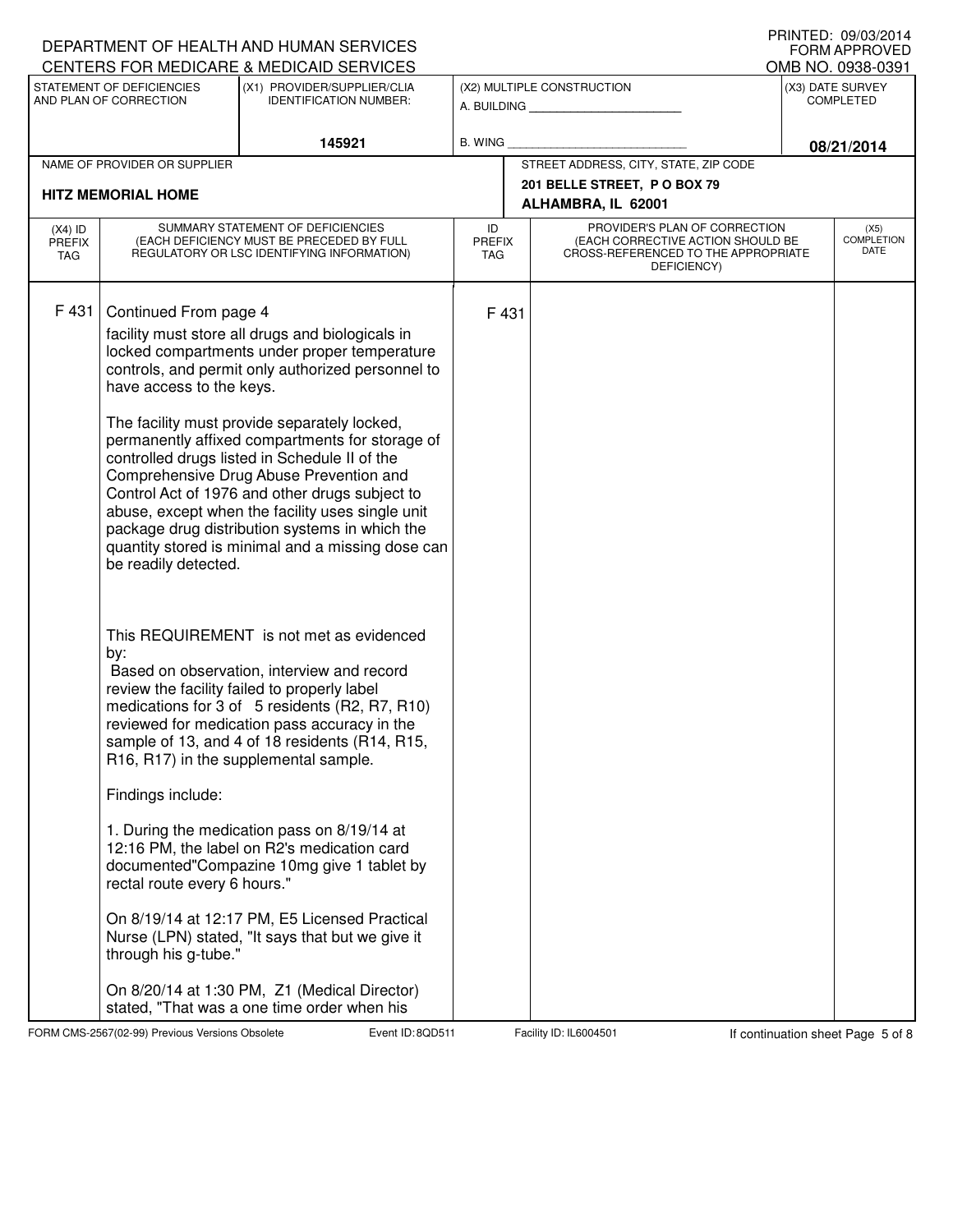|                                   |                                                                                                    | DEPARTMENT OF HEALTH AND HUMAN SERVICES                                                                                                                                                                                                                                                                                                        |                                   |       |                                                                                                                          | <b>FORM APPROVED</b>                 |
|-----------------------------------|----------------------------------------------------------------------------------------------------|------------------------------------------------------------------------------------------------------------------------------------------------------------------------------------------------------------------------------------------------------------------------------------------------------------------------------------------------|-----------------------------------|-------|--------------------------------------------------------------------------------------------------------------------------|--------------------------------------|
|                                   |                                                                                                    | <b>CENTERS FOR MEDICARE &amp; MEDICAID SERVICES</b>                                                                                                                                                                                                                                                                                            |                                   |       |                                                                                                                          | OMB NO. 0938-0391                    |
|                                   | STATEMENT OF DEFICIENCIES<br>AND PLAN OF CORRECTION                                                | (X1) PROVIDER/SUPPLIER/CLIA<br><b>IDENTIFICATION NUMBER:</b>                                                                                                                                                                                                                                                                                   |                                   |       | (X2) MULTIPLE CONSTRUCTION<br>A. BUILDING A.                                                                             | (X3) DATE SURVEY<br><b>COMPLETED</b> |
|                                   |                                                                                                    | 145921                                                                                                                                                                                                                                                                                                                                         | <b>B. WING</b>                    |       |                                                                                                                          | 08/21/2014                           |
|                                   | NAME OF PROVIDER OR SUPPLIER                                                                       |                                                                                                                                                                                                                                                                                                                                                |                                   |       | STREET ADDRESS, CITY, STATE, ZIP CODE                                                                                    |                                      |
|                                   | <b>HITZ MEMORIAL HOME</b>                                                                          |                                                                                                                                                                                                                                                                                                                                                |                                   |       | 201 BELLE STREET, P O BOX 79<br>ALHAMBRA, IL 62001                                                                       |                                      |
| $(X4)$ ID<br><b>PREFIX</b><br>TAG |                                                                                                    | SUMMARY STATEMENT OF DEFICIENCIES<br>(EACH DEFICIENCY MUST BE PRECEDED BY FULL<br>REGULATORY OR LSC IDENTIFYING INFORMATION)                                                                                                                                                                                                                   | ID<br><b>PREFIX</b><br><b>TAG</b> |       | PROVIDER'S PLAN OF CORRECTION<br>(EACH CORRECTIVE ACTION SHOULD BE<br>CROSS-REFERENCED TO THE APPROPRIATE<br>DEFICIENCY) | (X5)<br><b>COMPLETION</b><br>DATE    |
| F431                              | Continued From page 5<br>order."                                                                   | g-tube was clogged. It's supposed to be given<br>through his g-tube. I will write a clarification<br>R2's Physician Order Sheet, dated 07/31/2014,                                                                                                                                                                                             |                                   | F 431 |                                                                                                                          |                                      |
|                                   | by rectal route every 6 hours."                                                                    | documents "Compazine 10 mg tablet give 1 tablet                                                                                                                                                                                                                                                                                                |                                   |       |                                                                                                                          |                                      |
|                                   | times a day."                                                                                      | 2. During the medication pass on 8/20/14 at 11:30<br>AM, the label on R15's medication bottle<br>documented, "Dilantin EX 100 mg 2 tablets three                                                                                                                                                                                               |                                   |       |                                                                                                                          |                                      |
|                                   | noon and 200 mg in the evening."                                                                   | On 8/19/14 at 11:31 AM, E5 stated, "Her order<br>was changed to 100 mg for this medication time.<br>She now gets 200 mg in the morning, 100 mg at                                                                                                                                                                                              |                                   |       |                                                                                                                          |                                      |
|                                   |                                                                                                    | R15's Physician's Order Sheet, dated 7/31/14,<br>documents, "Dilantin Extended 100 mg capsule<br>give 1 capsule (100mg) by oral route at noon."                                                                                                                                                                                                |                                   |       |                                                                                                                          |                                      |
| F 441<br>$SS=D$                   | they were opened.<br>documents "Purpose: Ensure that all<br>federal guidelines."<br>SPREAD, LINENS | 3. On 8/20/14 at 2:00 PM, the insulin bottles<br>and/or boxes for R7, R10, R14, R15, R16, R17<br>were noted not to be dated in terms of the date<br>4. The facility policy on Labeling Medications<br>medications maintained in the facility are properly<br>labeled in accordance with current state and<br>483.65 INFECTION CONTROL, PREVENT |                                   | F 441 |                                                                                                                          |                                      |
|                                   |                                                                                                    | The facility must establish and maintain an<br>Infection Control Program designed to provide a<br>safe, sanitary and comfortable environment and<br>to help prevent the development and transmission                                                                                                                                           |                                   |       |                                                                                                                          |                                      |

FORM CMS-2567(02-99) Previous Versions Obsolete **800 Event ID: 8QD511** Facility ID: IL6004501 If continuation sheet Page 6 of 8

DEPARTMENT OF HEALTH AND HUMAN SERVICES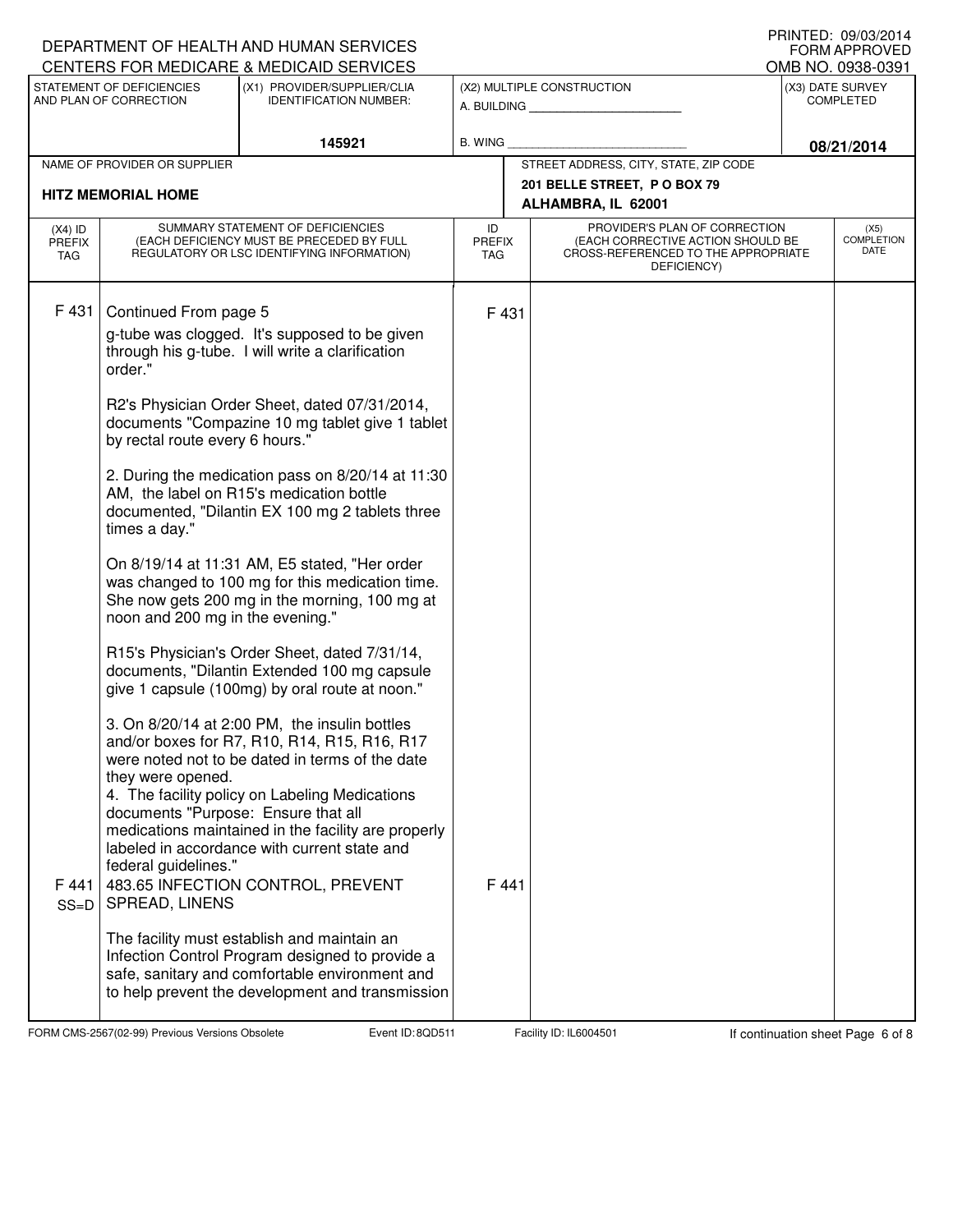|                                   |                                                                                                                                                                                                                                                                                                                                                | DEPARTMENT OF HEALTH AND HUMAN SERVICES<br>CENTERS FOR MEDICARE & MEDICAID SERVICES                                                                                                                                                                                                                                                                                                                                                                                                                                                                                                                                                                                                                                                                                                                                                                                                                                                                                                                                               |                                   |       |                                                                                                                          |            | I INNILL, VJ/VJ/LVI+<br><b>FORM APPROVED</b><br>OMB NO. 0938-0391 |
|-----------------------------------|------------------------------------------------------------------------------------------------------------------------------------------------------------------------------------------------------------------------------------------------------------------------------------------------------------------------------------------------|-----------------------------------------------------------------------------------------------------------------------------------------------------------------------------------------------------------------------------------------------------------------------------------------------------------------------------------------------------------------------------------------------------------------------------------------------------------------------------------------------------------------------------------------------------------------------------------------------------------------------------------------------------------------------------------------------------------------------------------------------------------------------------------------------------------------------------------------------------------------------------------------------------------------------------------------------------------------------------------------------------------------------------------|-----------------------------------|-------|--------------------------------------------------------------------------------------------------------------------------|------------|-------------------------------------------------------------------|
|                                   | STATEMENT OF DEFICIENCIES<br>AND PLAN OF CORRECTION                                                                                                                                                                                                                                                                                            | (X1) PROVIDER/SUPPLIER/CLIA<br><b>IDENTIFICATION NUMBER:</b>                                                                                                                                                                                                                                                                                                                                                                                                                                                                                                                                                                                                                                                                                                                                                                                                                                                                                                                                                                      |                                   |       | (X2) MULTIPLE CONSTRUCTION<br>A. BUILDING <b>A.</b> BUILDING                                                             |            | (X3) DATE SURVEY<br><b>COMPLETED</b>                              |
|                                   |                                                                                                                                                                                                                                                                                                                                                | 145921                                                                                                                                                                                                                                                                                                                                                                                                                                                                                                                                                                                                                                                                                                                                                                                                                                                                                                                                                                                                                            | <b>B. WING</b>                    |       |                                                                                                                          | 08/21/2014 |                                                                   |
|                                   | NAME OF PROVIDER OR SUPPLIER                                                                                                                                                                                                                                                                                                                   |                                                                                                                                                                                                                                                                                                                                                                                                                                                                                                                                                                                                                                                                                                                                                                                                                                                                                                                                                                                                                                   |                                   |       | STREET ADDRESS, CITY, STATE, ZIP CODE                                                                                    |            |                                                                   |
| <b>HITZ MEMORIAL HOME</b>         |                                                                                                                                                                                                                                                                                                                                                |                                                                                                                                                                                                                                                                                                                                                                                                                                                                                                                                                                                                                                                                                                                                                                                                                                                                                                                                                                                                                                   |                                   |       | 201 BELLE STREET, P O BOX 79<br>ALHAMBRA, IL 62001                                                                       |            |                                                                   |
| $(X4)$ ID<br><b>PREFIX</b><br>TAG |                                                                                                                                                                                                                                                                                                                                                | SUMMARY STATEMENT OF DEFICIENCIES<br>(EACH DEFICIENCY MUST BE PRECEDED BY FULL<br>REGULATORY OR LSC IDENTIFYING INFORMATION)                                                                                                                                                                                                                                                                                                                                                                                                                                                                                                                                                                                                                                                                                                                                                                                                                                                                                                      | ID<br><b>PREFIX</b><br><b>TAG</b> |       | PROVIDER'S PLAN OF CORRECTION<br>(EACH CORRECTIVE ACTION SHOULD BE<br>CROSS-REFERENCED TO THE APPROPRIATE<br>DEFICIENCY) |            | (X5)<br><b>COMPLETION</b><br><b>DATE</b>                          |
| F 441                             | Continued From page 6<br>of disease and infection.<br>(a) Infection Control Program<br>Program under which it -<br>in the facility;<br>actions related to infections.<br>(b) Preventing Spread of Infection<br>isolate the resident.<br>direct contact will transmit the disease.<br>professional practice.<br>(c) Linens<br>infection.<br>by: | The facility must establish an Infection Control<br>(1) Investigates, controls, and prevents infections<br>(2) Decides what procedures, such as isolation,<br>should be applied to an individual resident; and<br>(3) Maintains a record of incidents and corrective<br>(1) When the Infection Control Program<br>determines that a resident needs isolation to<br>prevent the spread of infection, the facility must<br>(2) The facility must prohibit employees with a<br>communicable disease or infected skin lesions<br>from direct contact with residents or their food, if<br>(3) The facility must require staff to wash their<br>hands after each direct resident contact for which<br>hand washing is indicated by accepted<br>Personnel must handle, store, process and<br>transport linens so as to prevent the spread of<br>This REQUIREMENT is not met as evidenced<br>Based on observation, interview and record<br>review the facility failed to use appropriate<br>isolation technique for 1 of 6 residents (R5) |                                   | F 441 |                                                                                                                          |            |                                                                   |
|                                   |                                                                                                                                                                                                                                                                                                                                                | reviewed for infections in the sample of 13.                                                                                                                                                                                                                                                                                                                                                                                                                                                                                                                                                                                                                                                                                                                                                                                                                                                                                                                                                                                      |                                   |       |                                                                                                                          |            |                                                                   |

FORM CMS-2567(02-99) Previous Versions Obsolete **800 Event ID: 8QD511** Facility ID: IL6004501 If continuation sheet Page 7 of 8